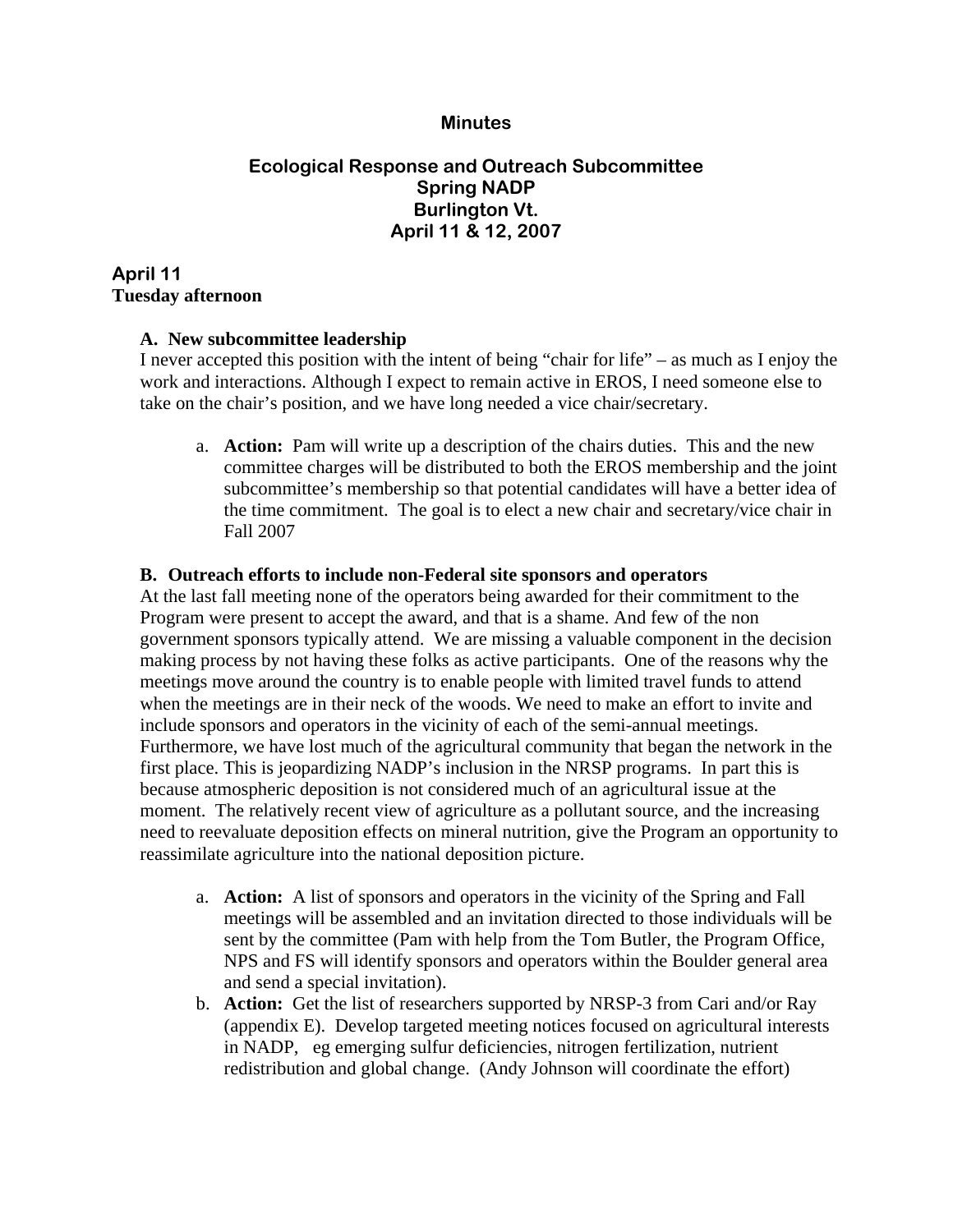### **C. Ammonia monitoring and NRSP-3 researchers: can we develop this link?**

EPA is considering a pilot project using passive ammonia samplers to measure ambient concentrations in key areas. As agriculture is the primary (but not the only) source, agricultural research, extension and production community has a stake in the outcome.

- a. **Action:** Work with Gary Lear to write 2 l-page fact sheets about NH3 and NH3 monitoring. 1 fact sheet for a general audience including the policy community and 1 fact sheet for a technical audience. (Maggie, Pam, others? have offered to help Gary)
- b. **Action:** Ray Knighton will continue the conversation with Gary regarding agriculture's interest in monitoring NH3.

# **April 12 Wednesday morning**

# **A. NARSTO – what's it got to do with us?**

Tom Clair gave a nice briefing on the multi-pollutant assessment document being developed by NARSTO, which will contain a significant monitoring component. Information on the assessment can be found at: http://www.narsto.org/mpacc.src

A workshop for the authors working on the ecosystems component was held following the NADP Interim Subcommittees meeting.

(no action required)

# **B. Mercury monitoring, next steps and needs**

The Advocates for the Hg initiative have asked for assistance from EROS in developing educational materials for potential collaborators, sponsors and the general public. Although the initiative is not a formal network, clearly NADP houses the most complete national data set in the wet deposition network and thus has built a sound reputation in the Hg research and policy community.

- a. **Action:** David Gay asked EROS to help with outreach on the mercury dry deposition monitoring initiative. Four needs were identified:
	- i. Information documents/presentations: Why do dry at all? Action: Prepare 1-page fact sheet using a combination of the existing Hg brochure and the "Why not dry" power point presentation
	- ii. Ecologically relevant siting criteria (descriptive rather than prescriptive) so that key locations can be identified Action: Dave Krabbenhoft has developed a national map of sensitive areas that will accomplish this task.
	- iii. Assistance with a web presence. As NADP has the best collection of Hg data and science, making NADP home for Hg information resources makes sense.

Action: EROS suggested that we wait until the new web site has been adopted before investing in new pages, but to continue to collect new information and links that can be dropped in when the site has been revamped.